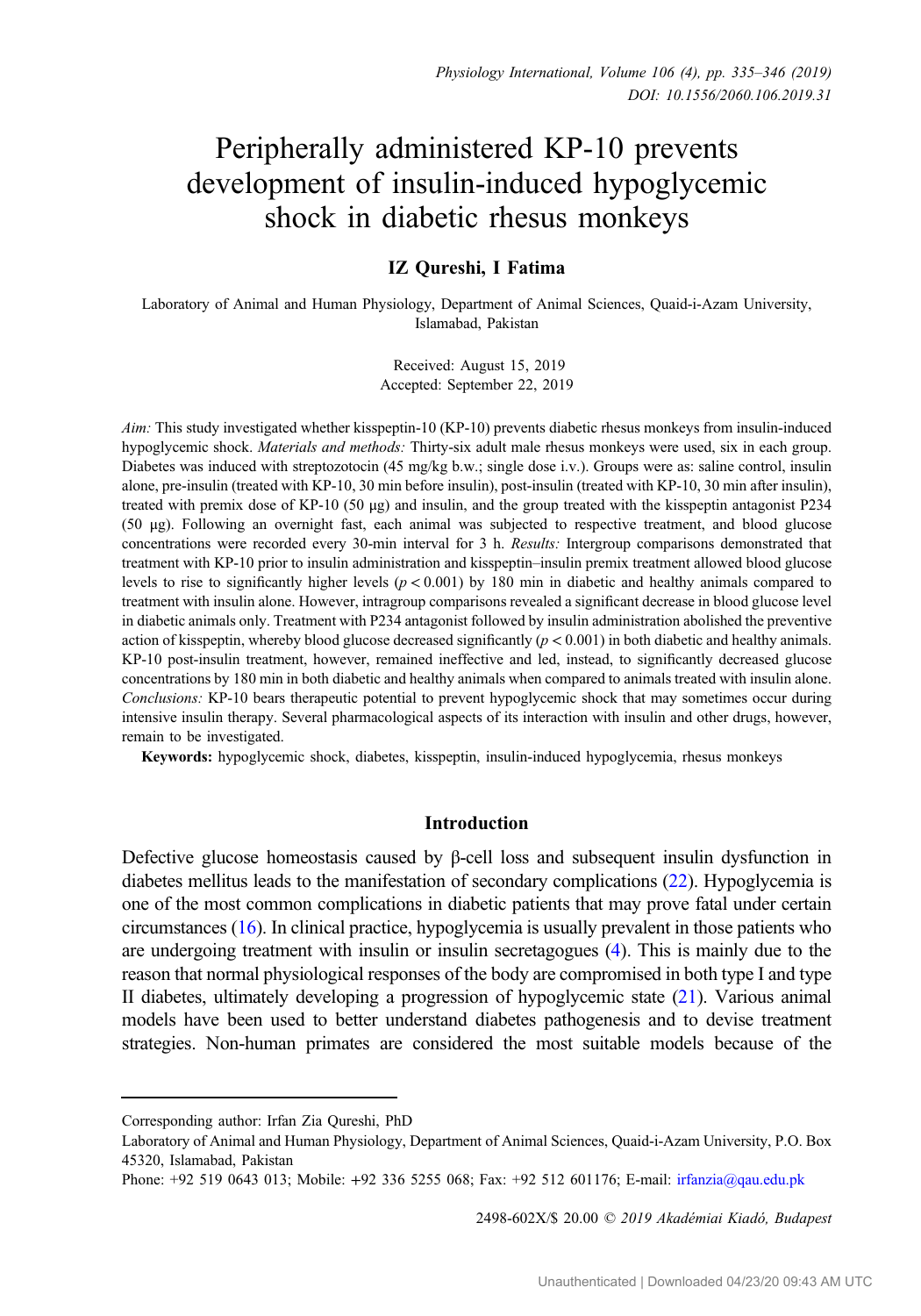common occurrence of diabetes and pathologic changes in the endocrine pancreas similar to those encountered in humans. In addition, they are suitable test subjects for newly discovered pharmacological agents [\(9\)](#page-11-0). Studies over the past decade have revealed the regulatory role of kisspeptin in glucose homeostasis. A recent study in mice showed that KP-10 plays a direct role in modulating the energy balance in the adipose tissue, which was reciprocally linked to testicular activities [\(2](#page-10-0)). This development has opened a new portal to further investigations in this direction [\(13\)](#page-11-0). The presence of KISS1/GPR54 in the endocrine pancreas implicates an intraislet function for regulation of insulin secretion in response to fluctuating glucose levels ([10](#page-11-0)).

In addition to insulin and glucagon, communication between different organs [\(12](#page-11-0)) has further highlighted the role of kisspeptin as a glucoregulatory hormone. Glucagon induces gluconeogenesis in liver tissue and promotes hepatic Kiss-1 expression. Increased circulating kisspeptin levels ultimately downregulate insulin secretion from the  $\beta$  cells [\(20](#page-11-0)). In vitro experiments on mouse pancreatic islets have revealed that, in the presence of stimulatory glucose levels, kisspeptin promotes insulin secretion [\(3](#page-10-0)). Similarly to other peptide-based drugs ([14](#page-11-0)), the glucoregulatory role of kisspeptin indicates its therapeutic potential in treating diabetes. Pharmacological studies on the regulatory role of kisspeptin following exogenous insulin overload are, however, still awaited. In this respect, the aim of this study was to test the therapeutic potential of kisspeptin. As a first step, we asked the question whether kisspeptin infusion helps in preventing the hypoglycemic effect of exogenous insulin treatment in healthy and diabetic states. To test this hypothesis, diabetic and healthy rhesus monkeys were subjected to different sets of insulin and kisspeptin-10 (KP-10) treatments. Determination of circulating blood glucose levels was the end point in each set of experiments.

# Materials and Methods

Ethical approval for this study was obtained from the "Bio-Ethical Committee" of Quaidi-Azam University on use of Animals for Scientific Research (BBC-FBS-QAU/2017-31B). Thirty-six healthy adult male rhesus monkeys (Macaca mulatta; 5–6 years old with an average body weight of  $9.98 \pm 1.33$  kg) were obtained from the Federal Wildlife Department, Islamabad, Pakistan. Depending on the plasma clearance of drugs, the monkeys could be reused for further experiments to minimize the number of experimental animals, but to avoid bias and erroneous results that might occur due to pharmacological intervention, separate monkeys were used for all groups.

# Maintenance and care

Monkeys were housed in the Primate Facility of the Department of Animal Sciences, Quaid-i-Azam University, Islamabad, in appropriately designed cages. They were maintained on a diet of bread, fresh fruits, and vegetables supplemented with eggs and nuts. All animals had free access to drinking water. To minimize the stress that might occur due to handling and venous catheterization, monkeys were gradually habituated to chair restraint for 6 weeks with daily training sessions, each session of continuous 3 h. The behavior of each animal was monitored regularly during the restraining period for untoward signs or symptoms especially in diabetic monkeys.

#### Drugs and chemicals

Heparin (Kota Bharu, Kelantan, Malaysia), insulin (Humulin® R; Eli Lilly and Company, Egypt), and Ketamax (Rotex, Medica, Trittau, Germany) were purchased locally.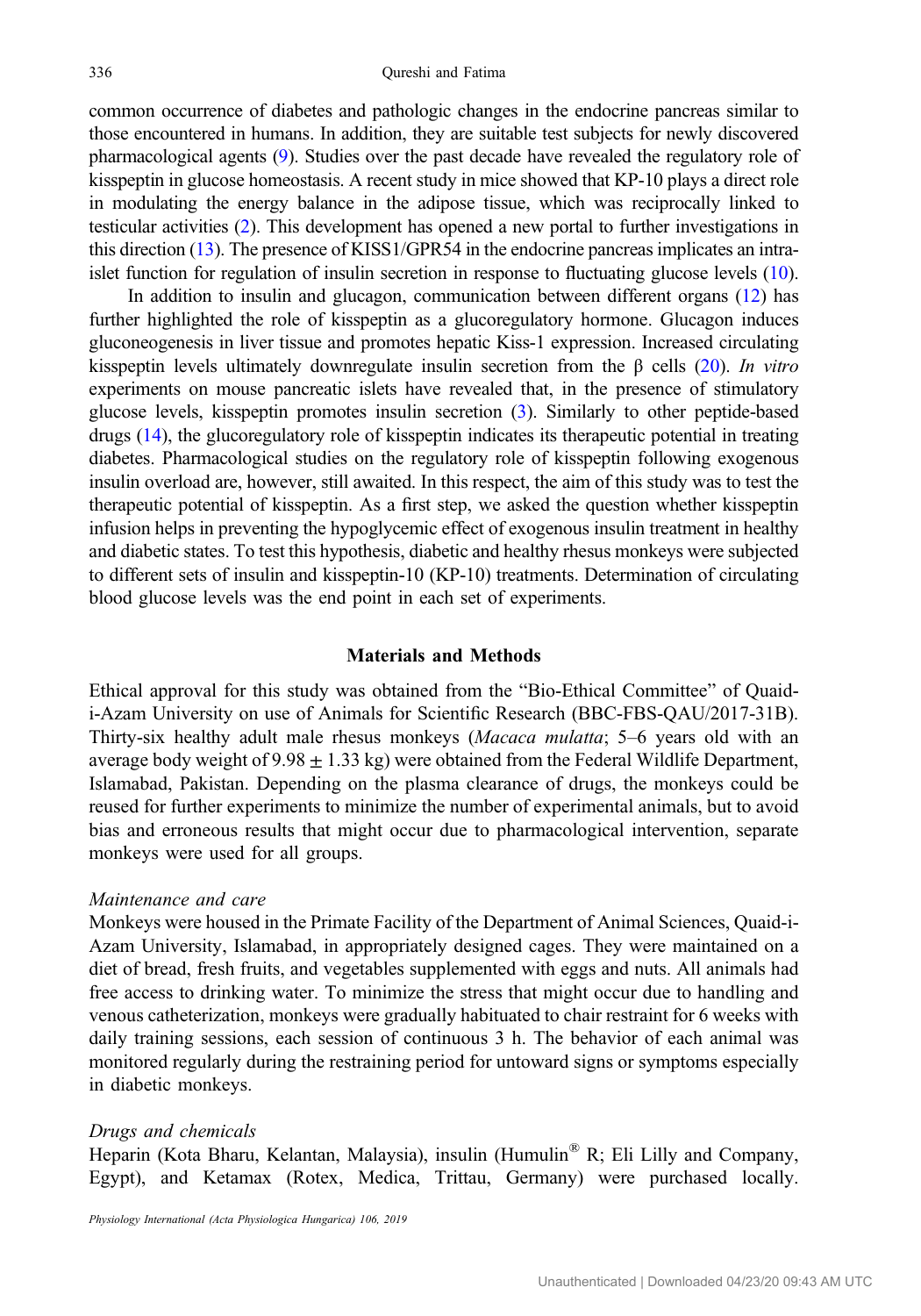Streptozotocin (STZ) was obtained from Gene Linx International Inc. (USA). KP-10 or metastin 45–54 (KiSS-1; 112-121; H-YNWNSFGLRF-NH2) was obtained as lyophilized powder from Calbiochem (La Jolla, CA, USA). Kisspeptin antagonist P234 was purchased from Sigma-Aldrich Chemical Co. (St. Louis, MO, USA).

#### Preparation of diabetic model

After proper restraining and habituation as mentioned above, monkeys were successfully made diabetic with a single intravenous  $(i.v.)$  injection of STZ at the dose of 45 mg/kg b.w. This was accomplished approximately 2 weeks earlier than the start of actual experiments. This was to ensure that the desired hyperglycemic levels were maintained. Diabetic symptoms appeared within 3–5 days of treatment. Fasting and post-prandial glucose levels were monitored regularly to confirm the overt diabetes. Insulin (Humulin<sup>®</sup> R) treatment was provided where circulating glucose appeared approaching dangerously high levels. Following 12 h of fast, animals having fasting blood glucose levels in the range of 180–220 mg/dl were included in the study, whereas those who developed insulin resistance were excluded from the experiments.

# Venous catheterization

For sequential blood sampling, overnight fasted (20:00–08:00 h) monkeys were catheterized with sterile 0.8 mm/22 G Teflon cannulas inserted into the saphenous vein. Briefly, each animal was sedated with light ketamine HCl (10 mg/kg b.w.; i.m.). The saphenous vein was exposed after shaving and scrubbing with 70% ethanol. A cannula was then inserted into the vein and secured with adhesive tape. The animal was then subjected to chair restraint for experimental dose administration.

#### Insulin challenge

As a standard procedure, all animals were subjected to overnight fast. The following morning, after gaining full recovery from ketamax sedation, monkeys were intravenously administered insulin doses in accordance with the blood glucose level of each animal. Very similarly to humans, insulin doses were optimized for both healthy and diabetic monkeys according to variations of the physiological responses of each animal. Approximately, 6.5–9.0 and 7–11 IU/kg b.w. of insulin doses were found sufficient for the reduction of blood glucose levels in healthy and diabetic monkeys, respectively. The physical condition of the animals was monitored for general restlessness and untoward signs relating to severe hypoglycemia.

#### Experimental design

Animals were fasted overnight, and actual treatment was started at 08:00 h. Administration of sedatives, i.v. catheterization for drug administration and blood sampling, and chairrestraint procedure took approximately 30 min. Sedation and insertion of cannulas were completed within 20 min, whereas animals were chair-restrained within 5–10 min by the expert handlers. Later, animals were allowed to relax for an additional 15 min. The reason for this was that the whole procedure was started at 07:00 h to get the animals ready for the treatment. Predose glucose readings were recorded first. After administration of treatment doses, glucose readings were taken sequentially for 3 h (180 min). The time interval between samples was 30 min. Monkeys were monitored carefully for any symptoms of severe hypoglycemia. Readings were taken at −60, −30, 0, 30, 60, 90, 120, 150, and 180 min from control and treated animals. Only 100–200 μl of blood was withdrawn to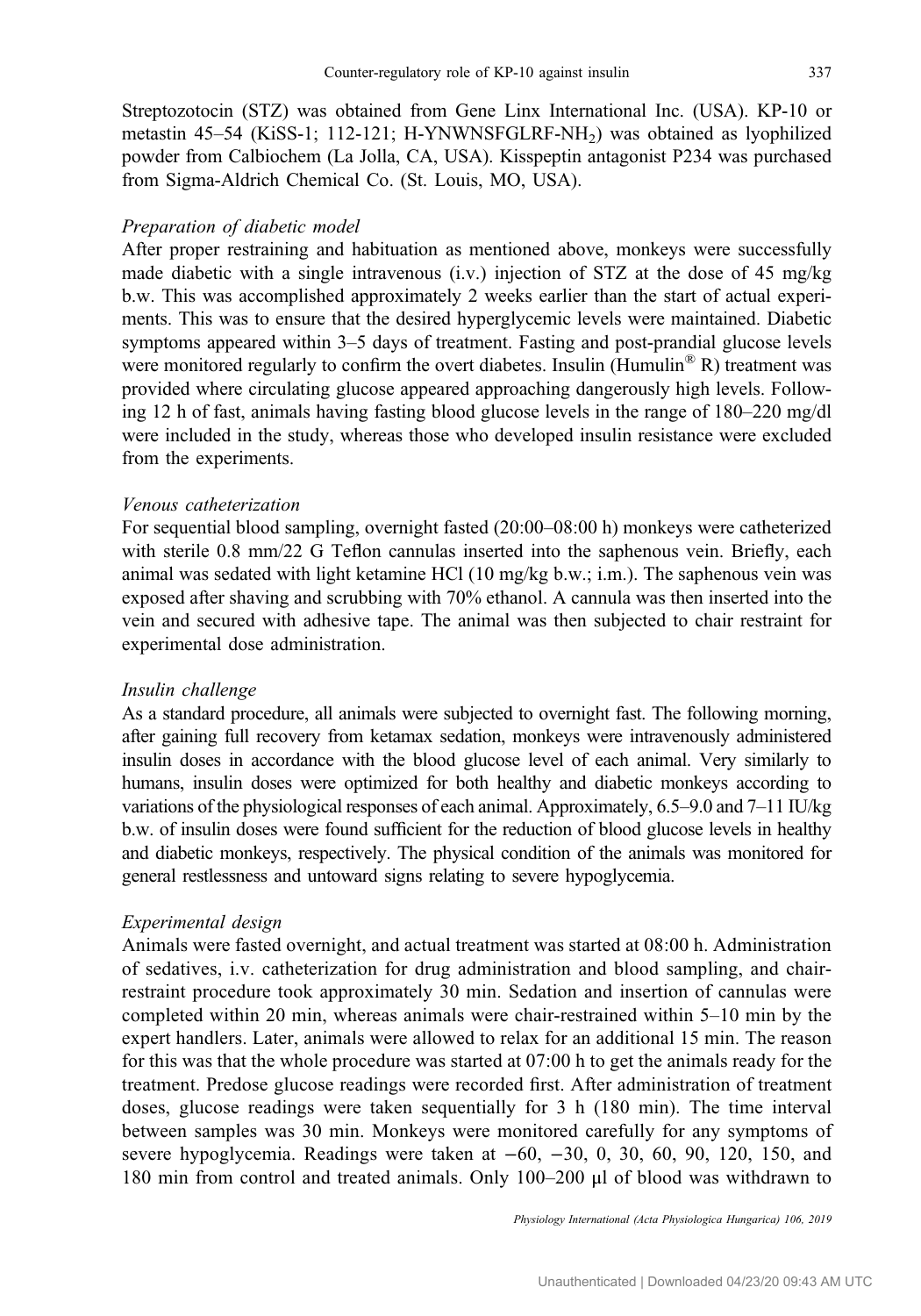monitor changes in the circulating blood glucose level. Thus, there was no chance of hypovolemia or anemia.

In all groups, the saline, KP-10, and insulin doses were administered i.v. Healthy and diabetic monkeys underwent the following treatments:

- 1. Vehicle: saline treatment (0.90%; 1 ml).
- 2. Insulin: insulin alone treatment (according to b.w.)
- 3. Pre-insulin KP: bolus dose of KP-10 (50  $\mu$ g) as described by Wahab et al. ([24](#page-11-0)) was administered 30 min before the insulin treatment.
- 4. Kisspeptin antagonist P234 administration: P234 (38 μg·kg−<sup>1</sup> · b.w.) [as described by Huma et al. [\(11](#page-11-0))] was given 15 min before KP-10 treatment followed by insulin administration.
- 5. Post-insulin KP: KP-10 was administered 30 min after insulin treatment.
- 6. Combined premix: calculated doses of insulin (according to the b.w. of each animal) and KP-10 were administered in combination.

Food was withdrawn during the experimental period, whereas animals had free access to drinking water.

The experimental design is illustrated by the schematic diagram as shown in Fig. 1.

# Determination of blood glucose

Whole blood glucose concentrations were determined with a handheld glucometer (Accu-Chek Active glucometer, Roche, Germany) for instant or on the spot evaluation of the glucoregulatory response of hypoglycemic animals.

# Statistical analyses

Mean blood glucose concentrations within treatment groups at different intervals were compared with one-way analysis of variance using the IBM Statistical Product and Service Solutions statistical software (SPSS version 20.0, Chicago, IL, USA) followed by Tukey's



Fig. 1. A schematic diagram of experimental design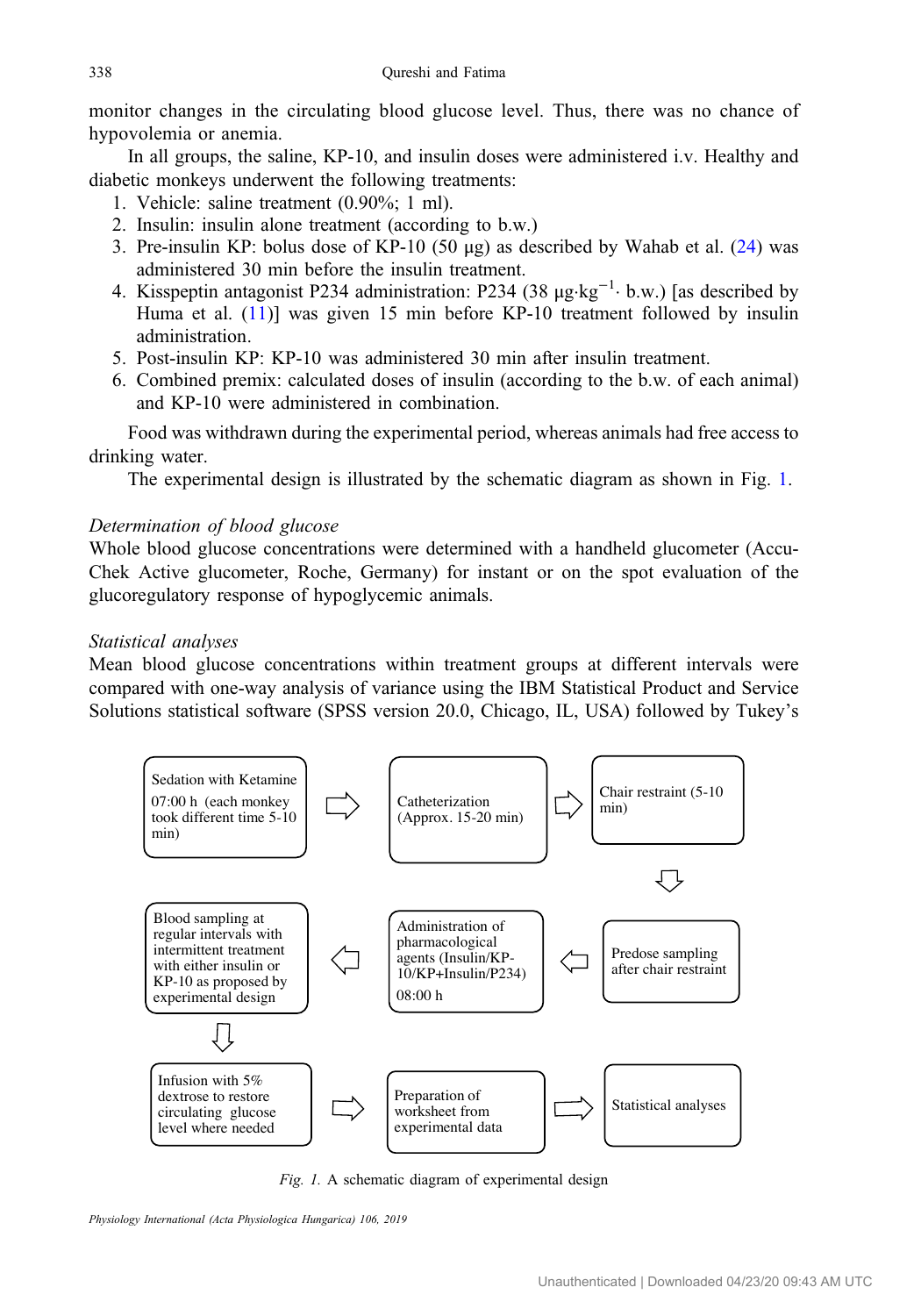<span id="page-4-0"></span>post-hoc analysis. Comparison between insulin alone and KP-10 treated groups was made at 180 min by applying paired t-test using the Sigma plot (version 12.0, CA, USA). Significance level was  $p < 0.005$ .

#### Results

#### Pharmacological treatments of diabetic monkeys

Intragroup comparisons of blood glucose levels at different time intervals in saline-treated diabetic monkeys revealed no significant change over experimental time duration as represented by pre- (0-min reading) and post-treatment (180-min reading) glucose concentrations, i.e., 210 and 203 mg/dl, respectively (Fig. 2a).



Fig. 2. Blood glucose levels (mg/dl) in diabetic male rhesus monkeys at different time points for continuous 3 h (180 min): (a) saline treatment, (b) treatment with insulin alone, (c) KP-10 administration prior to insulin treatment, (d) administration of KP-10 antagonist P234 prior to KP-10 treatment, (e) KP-10 administration post-insulin treatment, and (f) treatment with a combined premix dose of KP-10 and insulin. Values are mean  $\pm$  SE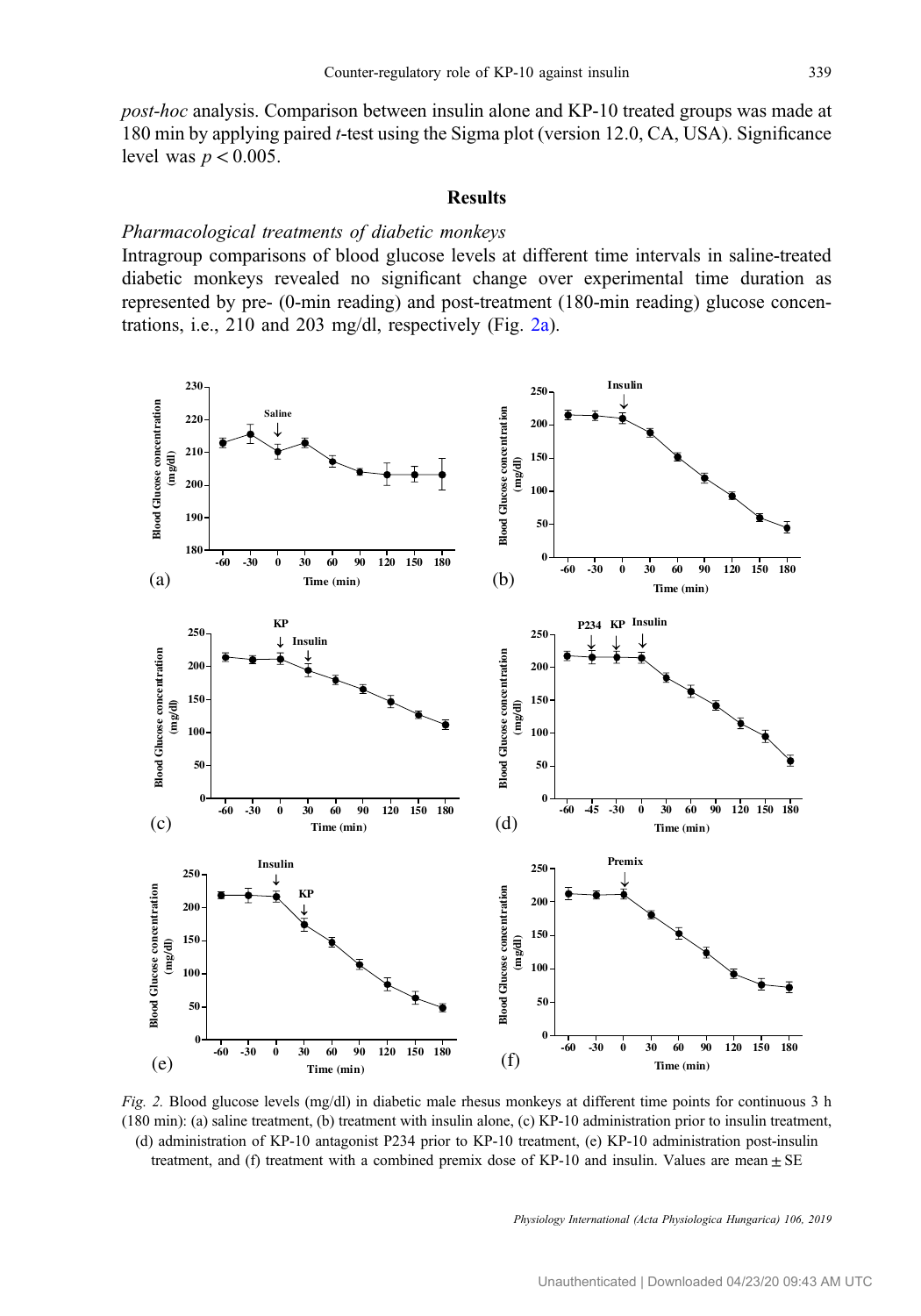<span id="page-5-0"></span>In contrast, upon insulin administration, glucose levels were 210 mg/dl at 0 min, which declined radically after 30 min and reached 45 mg/dl by 180 min (78.7% decline). Thus, after post-insulin treatment, glucose concentrations at 180 min in diabetic animals showed a significant difference  $(p < 0.001)$  compared to predose glucose concentrations (Fig. [2b](#page-4-0)). Treatment with KP-10 half an hour before insulin administration brought about a non-significant decrease in circulating glucose levels. At −30 min, glucose levels were 211 mg/dl, soon after which KP-10 was infused. Blood glucose level was 212 mg/dl at 0-min post-KP treatment, reflecting no alteration. Administration of insulin at 0-min post-KP treatment led to a start of decline in blood glucose by 30 min (195 mg/dl, an 8% decline), which further declined highly significantly  $(p < 0.001)$  to 112 mg/dl by 180 min (47% decline; Fig. [2c](#page-4-0)).

In diabetic monkeys, after blocking kisspeptin action with P234, no significant change was noticeable in the glucose concentration after KP-10 treatment until the 0-min time point (216 vs. 214 mg/dl). However, soon after treatment with insulin, glucose concentration started declining rapidly and significantly ( $p < 0.001$ ) until it reached 58 mg/dl by 180 min. This represented a 73% decline (Fig. [2d](#page-4-0)).

When diabetic monkeys were treated first with insulin and half an hour later injected with KP-10, glucose levels decreased significantly ( $p < 0.001$ ) over the 3-h time period. At 0 min, glucose levels were 217 mg/dl, which decreased to 174 mg/dl (20% decline) by 30 min, after which KP-10 was infused. Glucose concentration then continued to decrease until it reached 48 mg/dl by 180 min, i.e., a 78% decline compared to the 0-min level and a 72% decline compared to the 30-min time point when KP-10 was administered (Fig. [2e](#page-4-0)).

Treatment with a premix dose of KP-10 resulted in significant decreases in glucose levels by 180 min. At 0 min, glucose levels were 212 mg/dl, which gradually declined to 72 mg/dl by 180 min, showing an overall 66% significant decline ( $p < 0.001$ ) over a 3-h time period (Fig. [2f\)](#page-4-0).

## Intergroup comparison of diabetic monkeys at 180 min

By 180 min, significantly higher ( $p < 0.001$ ) blood glucose levels were noticeable in animals treated with KP-10 administered 30 min before insulin treatment than in the group treated with insulin alone. Animals treated with a premix dose of KP-10 and insulin also showed significantly greater glucose concentrations ( $p < 0.01$ ) than did the group treated with insulin alone. However, no significant difference was observed between the blood glucose levels of



Fig. 3. Intergroup comparison of mean blood glucose in diabetic monkeys. Blood glucose levels (mg/dl) of experimental groups and the group treated with insulin alone at 180 min. Values are mean  $\pm$  SE  $(*p < 0.01, **p < 0.001)$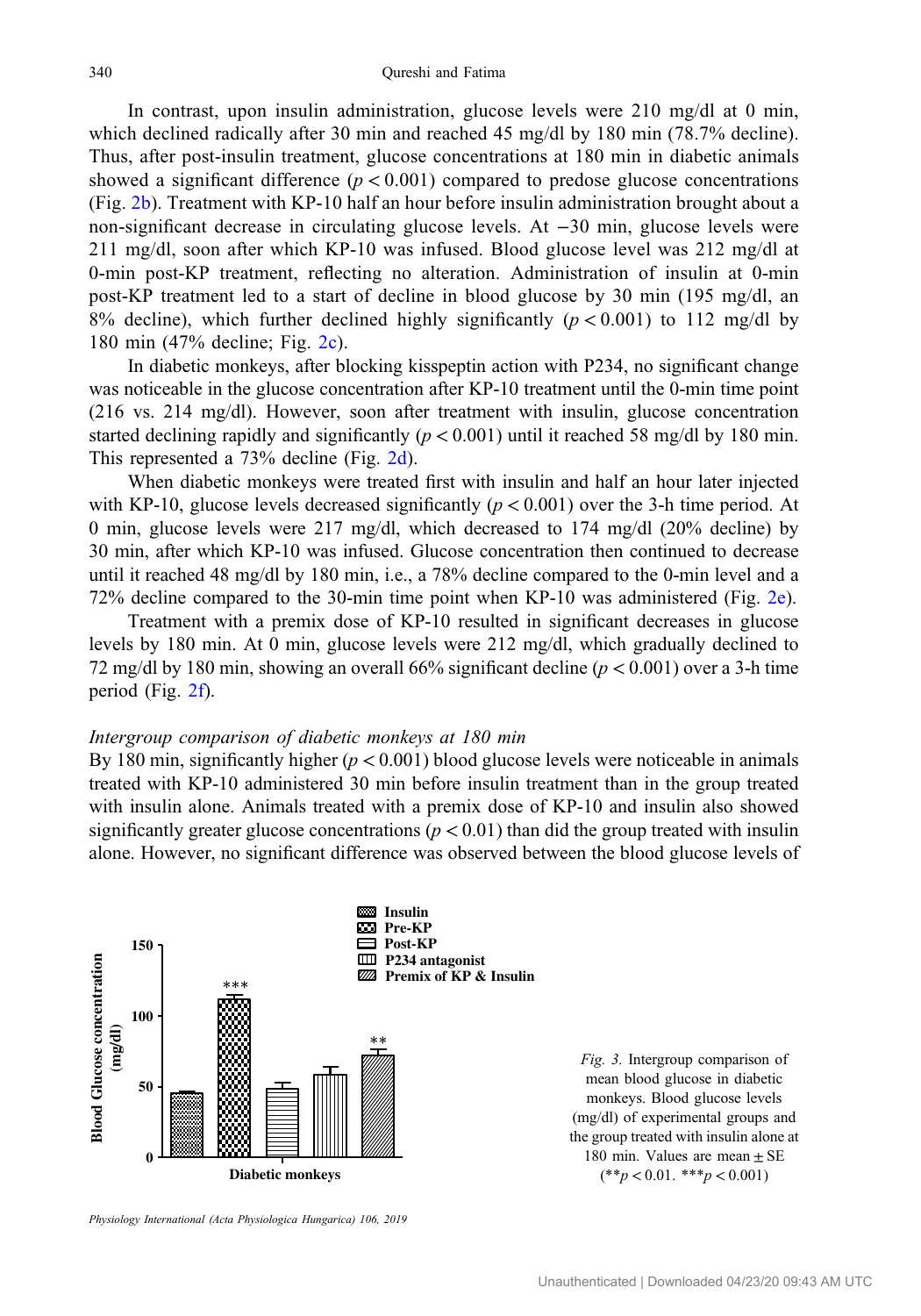<span id="page-6-0"></span>animals treated with KP-10 after 30 min of insulin administration and animals treated with insulin alone. Similarly, the P234-treated group also did not show any difference in mean blood glucose when compared with treatment with insulin alone (Fig. [3\)](#page-5-0).

# Pharmacological treatments of healthy non-diabetic monkeys

Intragroup comparison at different time points revealed no significant change in glucose concentration in saline-treated healthy monkeys over 3-h duration, which was demonstrated by pre- (0-min reading) and post- treatment (180-min reading) values of 85 and 98 mg/dl, respectively (Fig. 4a).



Fig. 4. Blood glucose levels (mg/dl) in healthy non-diabetic male rhesus monkeys at different time points for continuous 3 h (180 min): (a) saline treatment, (b) treatment with insulin alone, (c) KP-10 administration prior to insulin treatment, (d) administration of KP-10 antagonist P234 prior to KP-10 treatment, (e) KP-10 administration post-insulin treatment, and (f) treatment with a combined premix dose of KP-10 and insulin. Values are mean  $\pm$  SE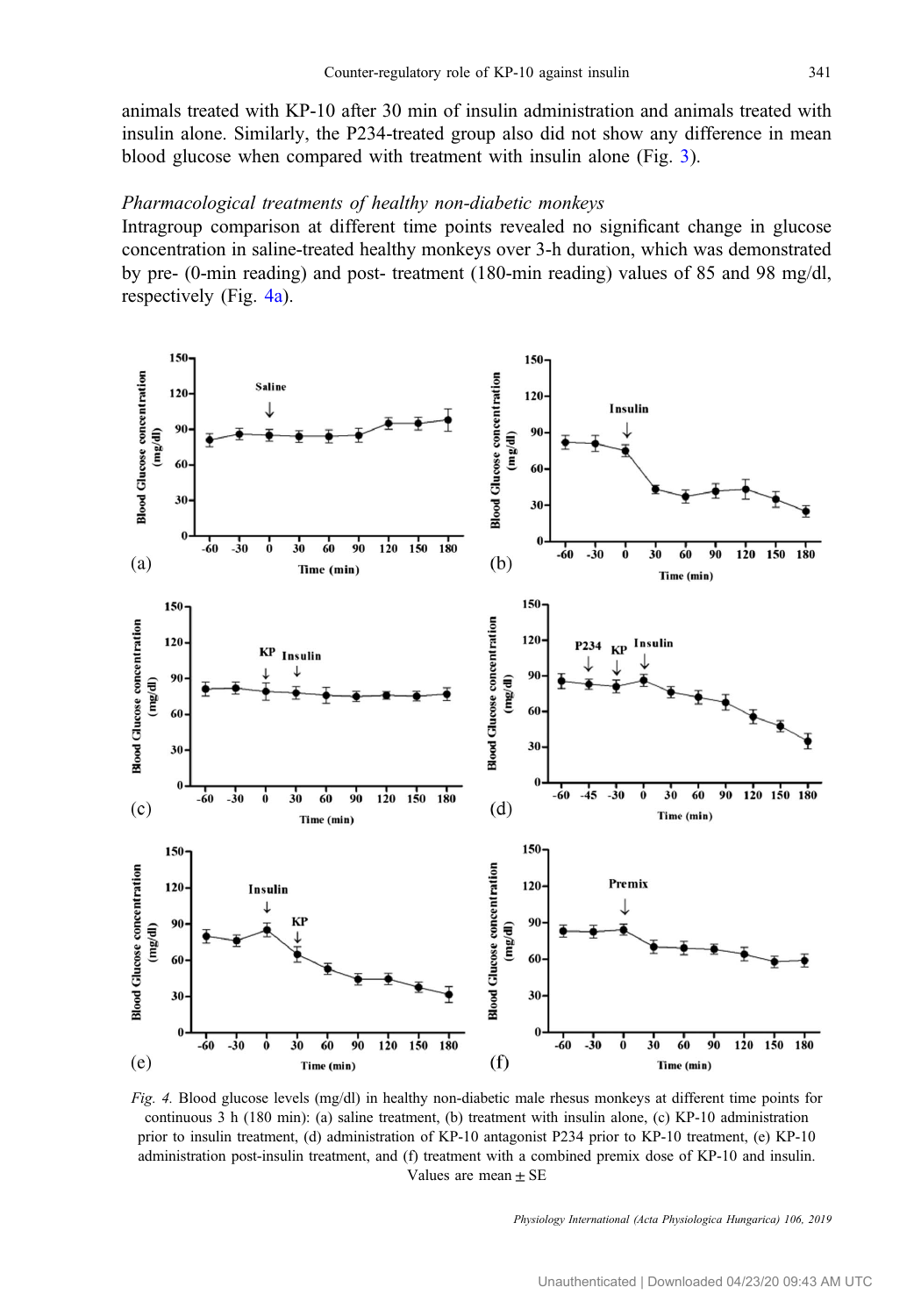<span id="page-7-0"></span>As expected, upon insulin administration, chair-restraint monkeys showed significant decrease in circulating blood glucose levels at all time points. Blood glucose declined from 75 (0 min) to 43 mg/dl by 30 min and radically to 25 mg/dl by 180 min (66% decline). Thus, post-insulin treatment, glucose concentrations showed a significant difference ( $p < 0.001$ ) by 180 min compared to predose glucose concentrations (Fig. [4b](#page-6-0)).

Treatment with KP-10 half an hour before insulin administration brought about nonsignificant alteration in blood glucose levels over 3-h time duration, with nearly similar glucose levels at 0 and 180 min (79 vs. 77 mg/dl, respectively; a 3.0% decline) (Fig. [4c](#page-6-0)).

When KP-10 action was blocked by pre-treatment with P234 given at −45 min, i.e., 15 min before KP-10 administration (KP-10 given at −30 min), in healthy animals, glucose levels remained statistically indifferent among −45, −30, and 0 min time points. Administration of insulin at 0 min led to a significant and gradual decline in glucose concentration (86 vs. 35 mg/dl) noticeable by 180 min, representing a 59% decline from 0 min (Fig. [4d\)](#page-6-0).

When monkeys were treated first with insulin and, after half an hour, injected with KP-10, glucose levels decreased significantly ( $p < 0.001$ ) by 180 min. At 0 min, glucose concentration was 85 mg/dl, which decreased to 65 mg/dl by 30 min, immediately after which KP-10 was administered. The glucose concentration continued to decline afterward, until it reached 32 mg/dl by 180 min, corresponding to an overall 62% decline in glucose concentration at 180 min compared to 0 min (Fig. [4e\)](#page-6-0).

Administration of premix combined dose of KP-10 and insulin resulted in a statistically significant decrease ( $p < 0.001$ ) in glucose levels up to 180 min (glucose levels: 84 vs. 59 mg/dl at 0 and 180 min, respectively; Fig. [4f](#page-6-0)).

# Intergroup comparison of healthy monkeys at 180 min

Mean blood glucose concentrations between groups revealed that healthy monkeys treated with KP-10 30 min before insulin administration showed significantly higher ( $p < 0.001$ ) blood glucose levels at 180 min as compared to animals treated with insulin alone. Similarly, animals treated with a premix dose of KP-10 and insulin also showed a significant difference  $(p < 0.01)$  from animals treated with insulin alone in the same time interval. Whereas animals treated with KP-10 after 30 min of insulin administration showed no significant difference from the group treated with insulin alone. Treatment with P234 KP-10 antagonist blocked the effect of KP-10, resulting in significantly decreased glucose levels following insulin



Fig. 5. Intergroup comparisons of blood glucose in healthy monkeys. Blood glucose levels (mg/dl) of experimental groups and the group treated with insulin alone at 180 min  $(**p < 0.01, **p < 0.001)$ . Values are mean  $\pm$  SE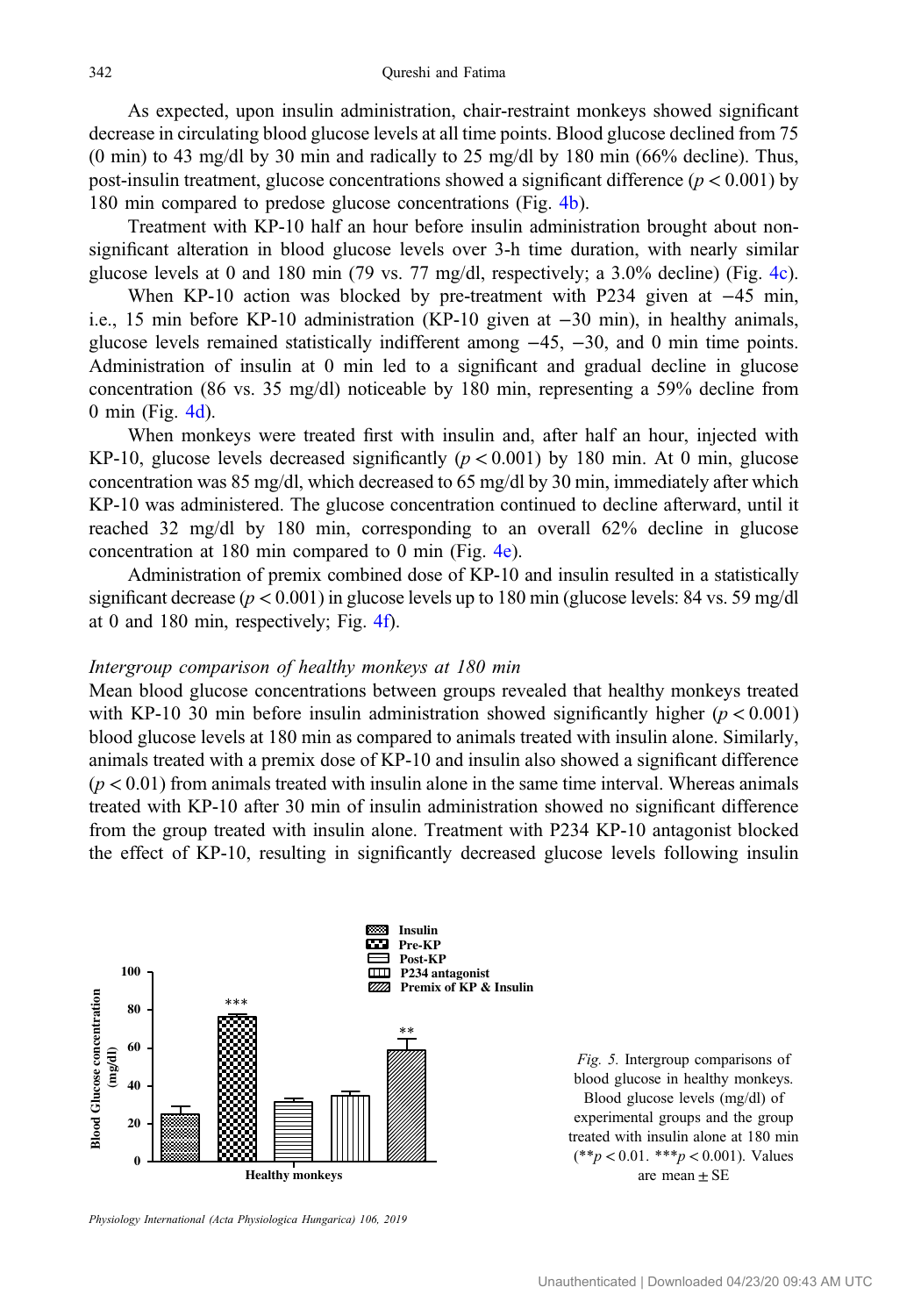treatment, with glucose concentration at 180 min remaining comparable to that in the blood of the group treated with insulin alone (Fig. [5\)](#page-7-0).

# Discussion

Previous studies ([3,](#page-10-0) [20](#page-11-0), [24\)](#page-11-0) demonstrated the glucoregulatory role of kisspeptin, a reproduction-related peptide. Interaction of kisspeptin with other hormones such as insulin is also known ([24\)](#page-11-0). Hypoglycemic shock is a common occurrence associated with insulin therapy in diabetic patients [\(15](#page-11-0)). The question investigated in this study was whether kisspeptin prevents the animals from developing insulin-induced hypoglycemic shock. To this end, healthy and diabetic monkeys were subjected to kisspeptin and insulin treatments. The first phase of the study was crucial due to adequate selection of animal species and establishment of a diabetic animal model comparable to those of human beings. This involved rigorous chair restraining of rhesus monkeys to minimize the handling and experimental stress. Later, these monkeys were made diabetic with a single injection of STZ given i.v., followed by standard follow-up of the disease along with proper insulin treatment of each individual animal. To maintain hypoglycemic state, diabetic animals required comparatively higher doses of insulin, i.e., 7–11 IU/kg b.w. In addition, ketamine increases the blood glucose level in STZ-treated rats [\(5](#page-11-0)). This might be the reason why diabetic monkeys also needed higher insulin doses to cause a significant decrease in circulating glucose levels.

The results of this study showed that in the group where both healthy and diabetic monkeys were pre-treated with KP-10 followed by insulin treatment, circulating glucose levels did not decline to alarmingly low levels that were encountered during treatment with insulin alone. However, intragroup comparisons showed a significant decrease in blood glucose level in diabetic monkeys only. This differential response to KP-10 pre-treatment in healthy and diabetic animals was most likely due to the compromised glucoregulatory mechanisms of diabetic animals, which caused a significant decrease in blood glucose level by 180 min as compared to pre-treatment readings. However, KP-10 protected the circulating glucose levels from declining to levels approaching hypoglycemic shock, as was indicated by comparisons with treatments with insulin alone in the case of both healthy and diabetic animals.

Interestingly, the preventive action of kisspeptin against the effect of insulin on blood glucose was blocked when the kisspeptin antagonist P234 was administered prior to kisspeptin treatment. In alternate sets of experiments, when KP-10 and insulin were premixed and administered as a combined dose, this also prevented hypoglycemic shock. However, KP-10 infusion failed to prevent those monkeys from developing hypoglycemic shock who received insulin treatment prior to kisspeptin treatment.

Thus, the outcomes of our present in vivo study on rhesus monkeys confirm the glucoregulatory role of KP-10, corroborating earlier studies, which described the glucoregulatory role of kisspeptin. Silvestre et al. [\(19\)](#page-11-0) reported the inhibitory effect of kisspeptin on beta cells obtained from perfused rat pancreas. Later, Bowe et al. [\(3](#page-10-0)) performed in vitro experiments on isolated mouse pancreatic islets and demonstrated that in the presence of stimulatory glucose levels, kisspeptin promotes insulin secretion. In addition, the study further demonstrated that administration of exogenous kisspeptin also exerted a stimulatory effect on insulin secretion but without changing the circulating glucose levels. This indicated an intact autoregulatory mechanism.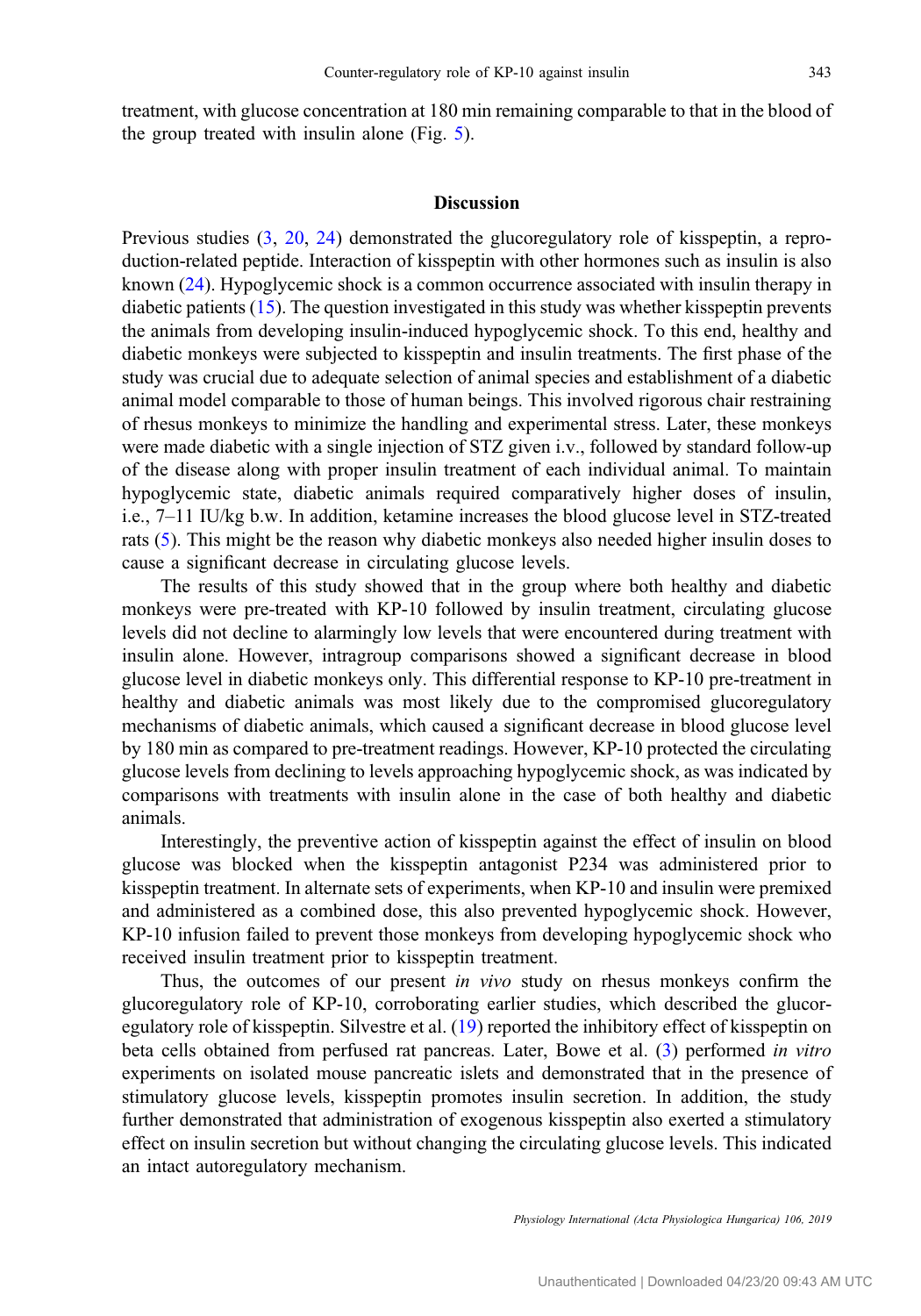Compared to an in vitro environment, the complex in vivo environment is influenced simultaneously by several nutritional, hormonal, and neuronal cues. Thus, exposure of pancreatic islets to various kisspeptin concentrations in vitro cannot be compared with in vivo conditions provided that the pharmacokinetics of kisspeptin is also considered ([3\)](#page-10-0). Therefore, the effects of KP-10 on circulating glucose concentration appear intricate when it comes to physiological interpretation. In the present work, kisspeptin was infused to monkeys at the dose of 50 μg, which was in fact a bolus dose within the supraphysiological range. It had to be kept at this high level, because the insulin action was extremely rapid and could easily lead to death of the monkeys. Moreover, this study aimed to evaluate the therapeutic potential of KP, about which the literature is still deficient. Current doses were optimized by initial trials, in which low to high (10, 100, and 500 ng as well as 1, 10, and 20  $\mu$ g) kisspeptin doses failed to have any countering effect against insulin treatment. The study by Wahab et al. [\(24](#page-11-0)) also documented that peripheral administration of a bolus dose of KP-10 (50 μg) did not change mean basal plasma insulin secretion in either fasted or fed monkeys, but appeared to be involved in the potentiation of glucose-induced insulin secretion. Furthermore, it was already known that the half life of KP-10 is approximately 4 min ([8\)](#page-11-0). This was also taken into consideration while optimizing kisspeptin doses, because a bolus dose could be expected to exert its glucoregulatory effect more effectively. As kisspeptin is an endogenous peptide and no toxic effects have been reported, investigations using its bolus dose as a potential drug are justified by previous studies ([6,](#page-11-0) [17\)](#page-11-0).

The results of previous *in vitro* studies ([10](#page-11-0), [16](#page-11-0), [19](#page-11-0), [20,](#page-11-0) [23\)](#page-11-0) have been contradictory as regards the stimulatory and inhibitory effect of kisspeptin on glucose-induced insulin secretion. These studies explained that this might have been due to the use of micromolar and nanomolar dose concentrations, respectively. Similarly, a cross-sectional observational study ([1\)](#page-10-0) carried out to investigate the association of kisspeptin levels with insulin secretion in non-diabetic humans concluded that kisspeptin concentrations in these individuals were significantly associated with decreases in glucose-stimulated insulin secretion.

In comparison, we focused on the experimentally induced diabetic state to investigate the glucoregulatory but preventive effect of KP-10 in vivo in diabetic monkeys, an effect that has not been reported earlier. Interestingly, our results revealed that KP-10, if administered prior to insulin challenge, bears the potential to prevent diabetic monkeys from hypoglycemic shock. A suppression of KP-10-induced glucoregulation by the kisspeptin antagonist P234 to separate groups of monkeys confirmed the preventive role of kisspeptin against insulininduced hypoglycemia and provided further strength to our hypothesis.

As to how kisspeptin could have achieved this goal is next question to answer. Possible explanations could be the mobilization of glucose from stores in the liver or stimulation of glucagon by the Kiss 1 peptide. Song et al. [\(20](#page-11-0)) found that hepatic kisspeptin levels increased in mice injected with glucagon  $(16 \mu g/kg)$  and that exposure of mouse hepatocytes to insulin (2,000 pg/ml) led to a reduction in Kiss 1 expression. However, it should be noted that physiological responses against insulin-induced hypoglycemia in experimental conditions may be different from those reported in human patients, which occur without any intervention and are usually caused by deficiency of any counter-regulatory hormone ([18\)](#page-11-0).

Administration of kisspeptin prior to insulin administration and the premix dose of kisspeptin and insulin, however, still indicates that kisspeptin, by an unknown mechanism, counteracted the hypoglycemic action of insulin. This countering effect of kisspeptin was abolished upon application of the P234 antagonist. It would be thus interesting to investigate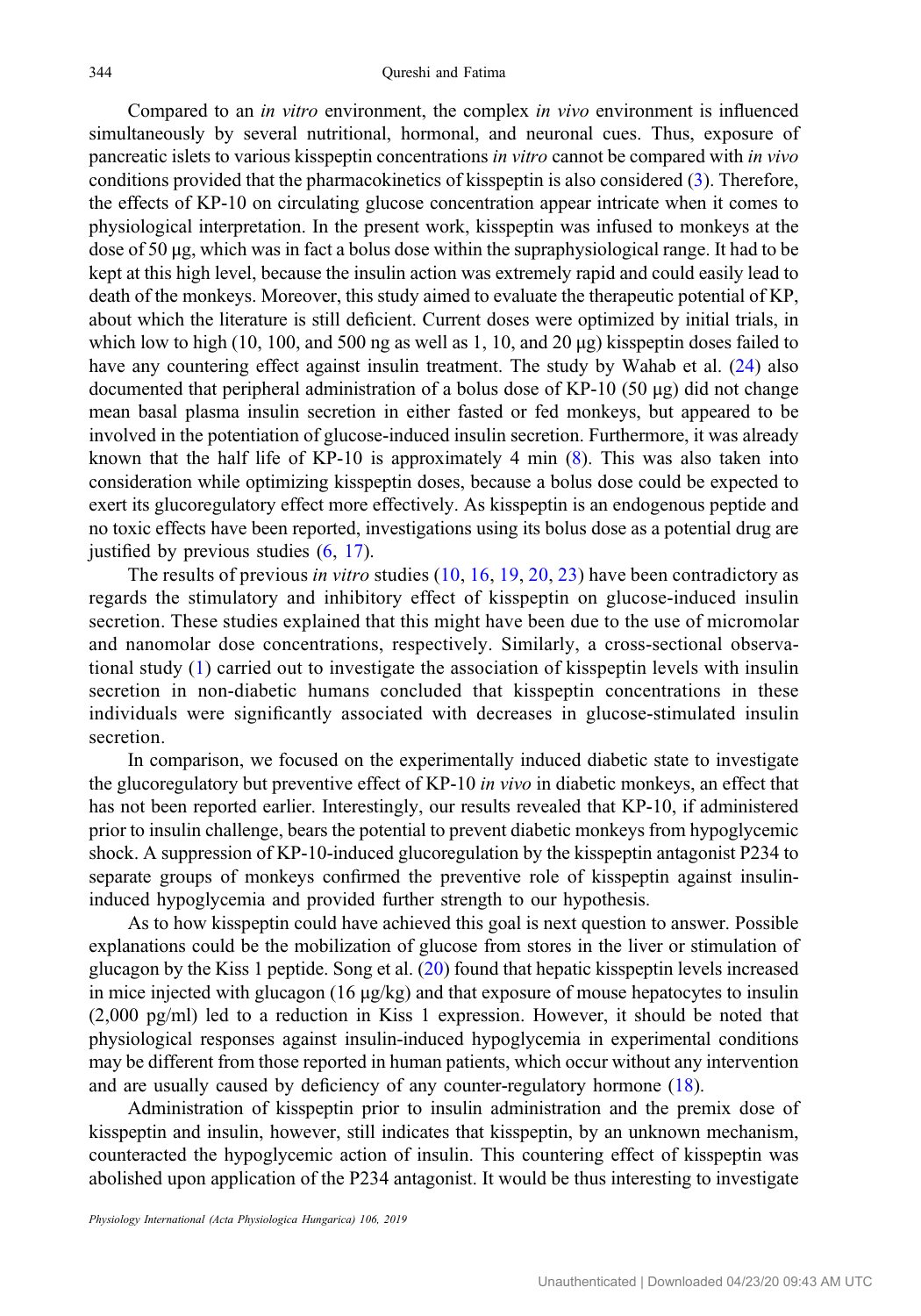<span id="page-10-0"></span>the interaction of kisspeptin with the insulin receptor, and vice versa. Furthermore, treatment with kisspeptin when insulin had already been administered appears to be of no value, as it appears that insulin rapidly acted to lower glucose levels soon after its administration.

Although every effort was made to minimize stress due to handling or drugs intervention, some amount of stress could still have remained. This might have stimulated cortisol release. At present, however, the role of cortisol and growth hormone in stabilizing the circulating glucose level was not taken into consideration, because it was already known that cortisol does not play a significant role in the upregulation of glucose levels during acute insulin-induced hypoglycemia [\(7](#page-11-0)).

Current results obtained from both healthy and diabetic animals predict that the pharmacodynamics of exogenous kisspeptin overlaps with insulin, ultimately eliciting the appropriate physiological response to maintain relatively high blood glucose concentrations when it normally approaches to dangerously low levels.

Earlier experiments carried out in our laboratory on rats demonstrated a similar preventive action of KP-10 from hypoglycemic shock following insulin administration in alloxan-induced diabetic condition (data not shown). Our present results in monkeys further verify and indicate the efficacy of the Kiss-1 peptide in the maintenance of glucose homeostasis and to help prevent complications like sudden drops in blood glucose level, if used during insulin therapy for treatment of diabetes. The present and previous studies that have debated the stimulatory or inhibitory effect of kisspeptin on glucose-stimulated insulin secretion also encourage further investigation on its therapeutic efficacy in diabetes management.

# Conclusions

This study attempted to determine the pharmacodynamics of peripherally administered KP-10 in the presence of insulin overload by directly measuring the circulating blood glucose concentration. To the best of the authors' knowledge, it is the first in vivo pharmacological study performed on rhesus monkeys that demonstrated the preventive effect of peripherally administered bolus dose of KP-10 against insulin-induced hypoglycemic shock in diabetic and healthy conditions.

#### Acknowledgements

The authors would like to thank Quaid-i-Azam University, Islamabad for funding the present research. No external funding was provided by any person or organization for this research.

# Conflict of interest

The authors declare no conflict of interest.

# REFERENCES

- 1. Andreozzi F, Mannino GC, Mancuso E, Spiga R, Perticone F, Sesti G: Plasma kisspeptin levels are associated with insulin secretion in nondiabetic individuals. PLoS One 12, 1–9 (2017)
- 2. Anjum S, Krishna A: Kisspeptin acts as a common messenger in the pathways controlling nutrition and reproduction in male mouse. Eur. J. Biomed. Pharm. Sci. 4, 317–329 (2017)
- 3. Bowe JE, King AJ, Kinsey-Jones JS, Foot VL, Li XF, O'Byrne KT, Persaud SJ, Jones PM: Kisspeptin stimulation of insulin secretion: mechanisms of action in mouse islets and rats. Diabetologia 52, 855–862 (2009)